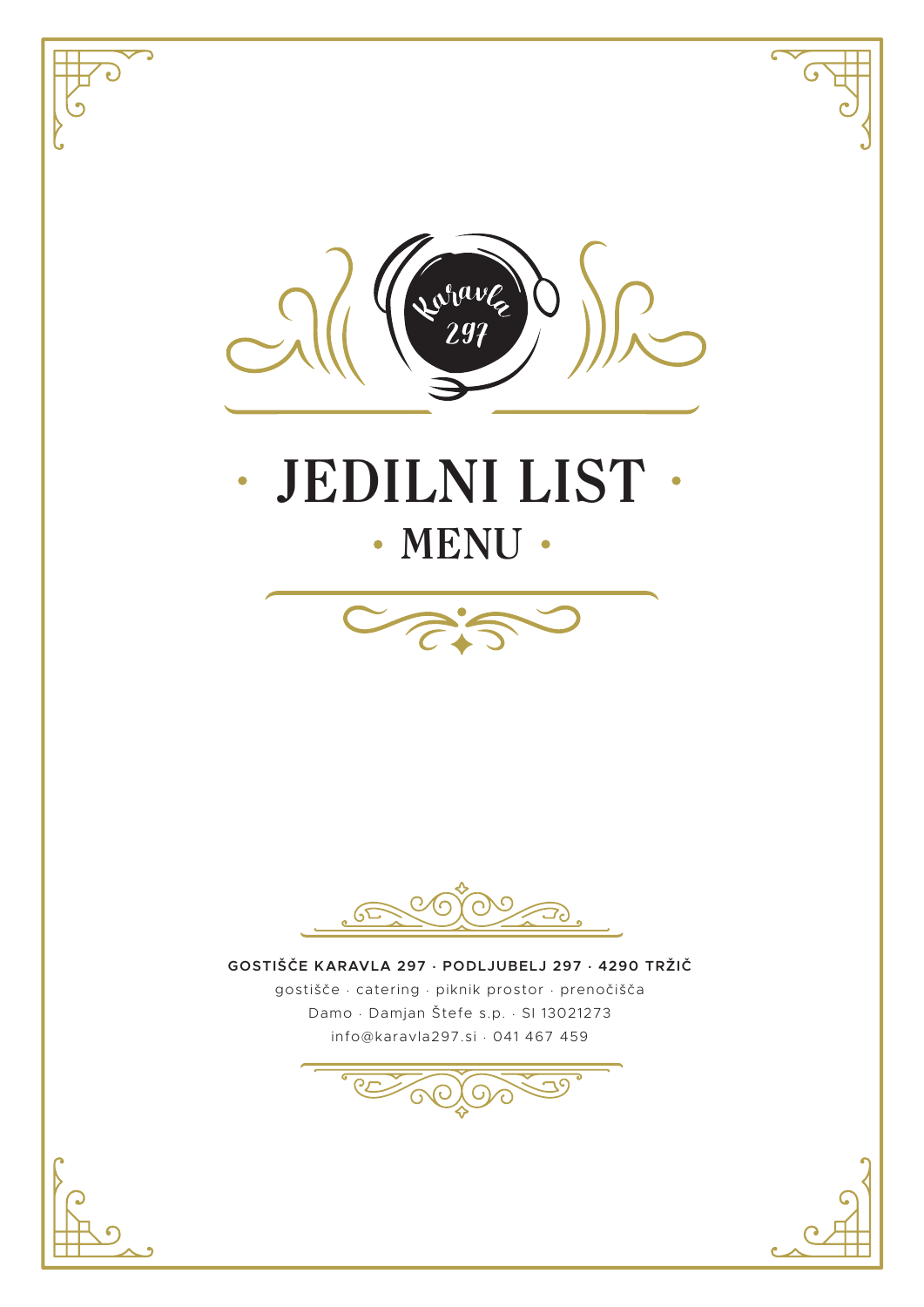$\sqrt{2}$ 

# HLADNE PREDJEDI KALTE VORSPEISEN • COLD STARTERS • ANTIPASTI



#### **Tatarski biftek**

Beefsteak Tatar Steak Tartare Bistecca alla tartara

 $-12$  €  $-$ 

### **Goveji carpaccio**

Carpaccio von Rindfleisch Carpaccio of beef Carpaccio di manzo

 $-10 €$  ——

#### **Jelenova salama s hrenom**

Hirschsalami mit Meerrettich Vension salami with horseradish Salame di cervo con barbaforte

**10€** ——

### **Bučkin carpaccio**

Carpaccio von Zucchini Carpaccio of Courgettes Carpaccio di zucchine

 $-10 €$   $-$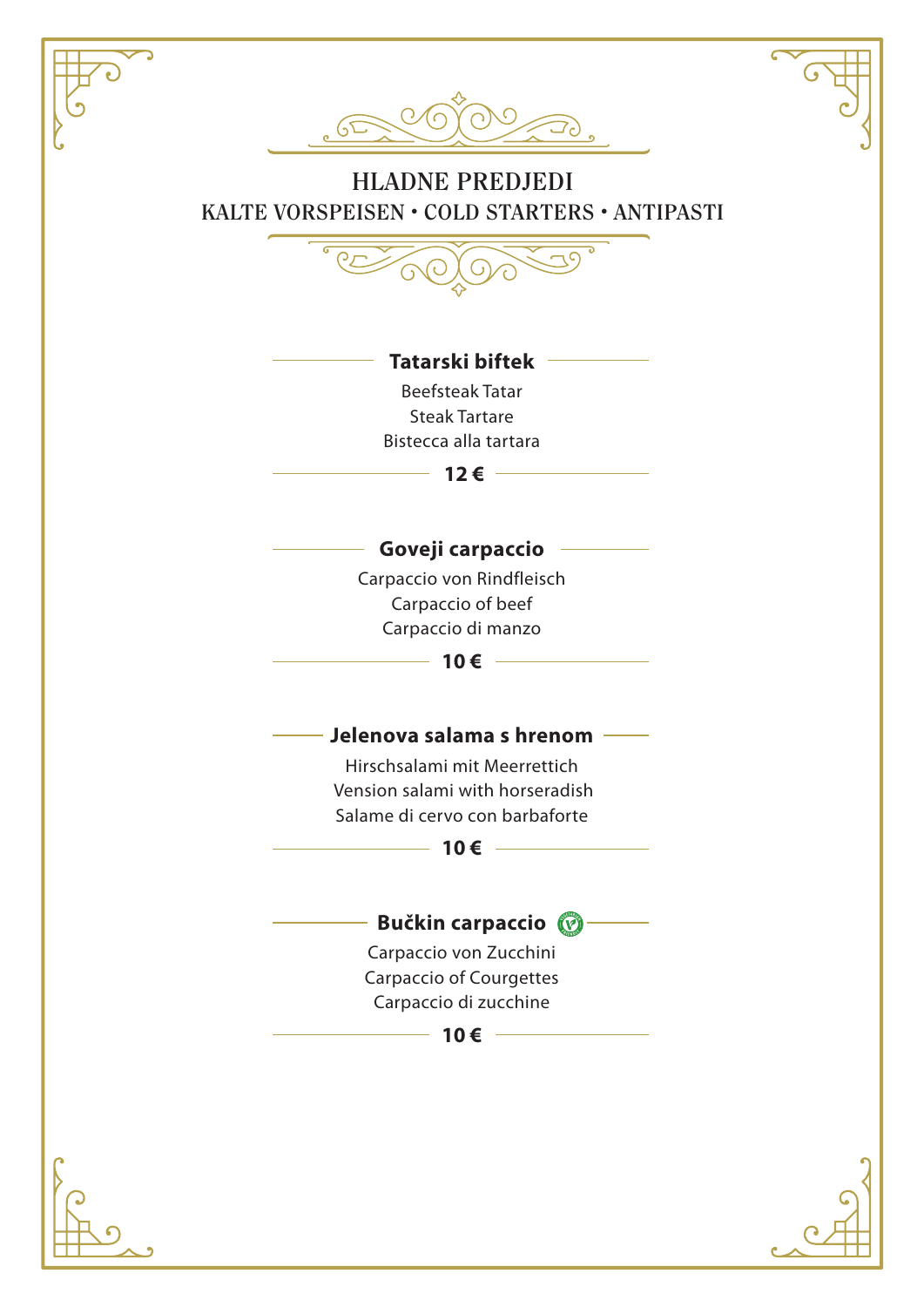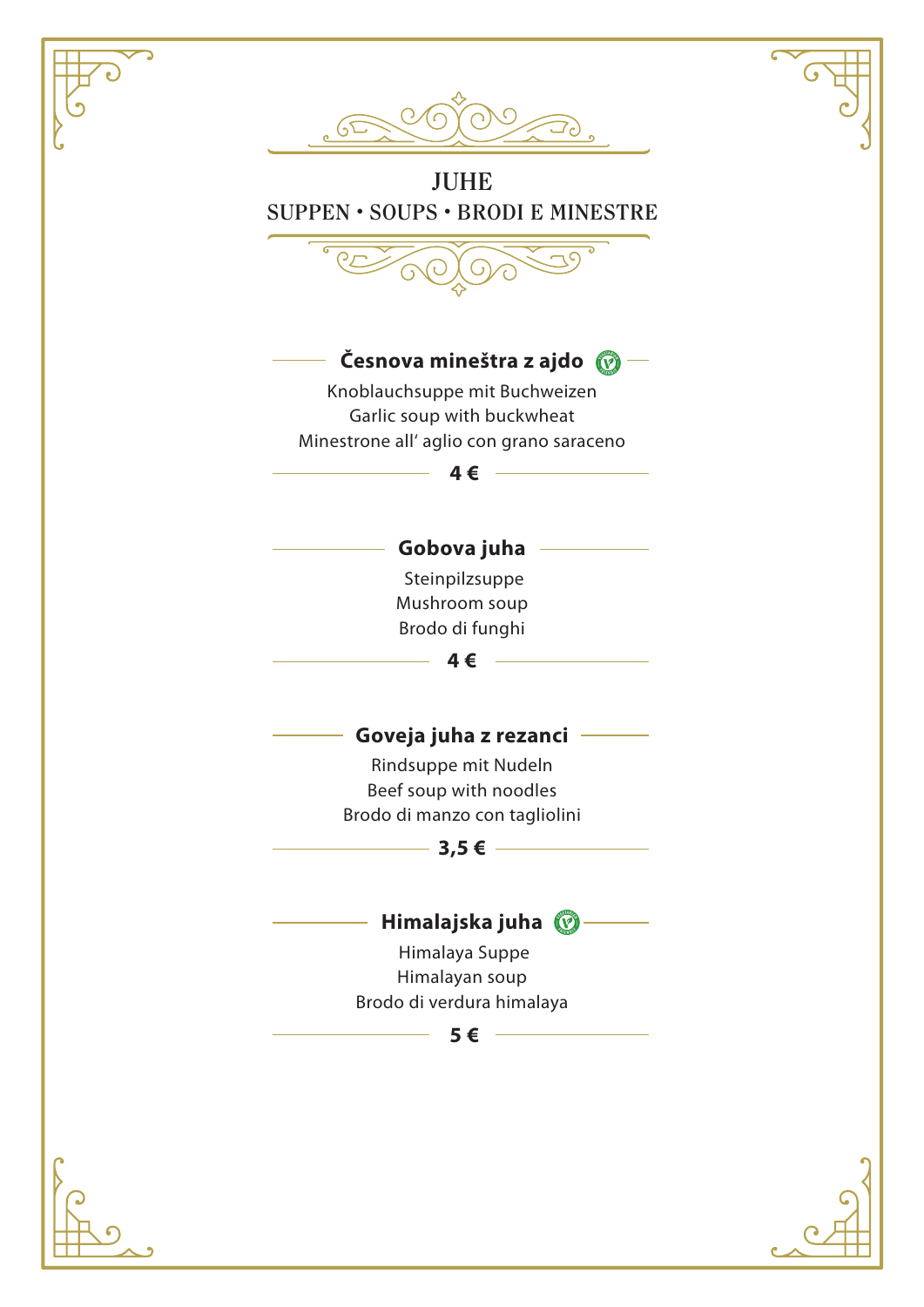# TOPLE PREDJEDI IN TESTENINE WARME VORSPEISEN UND PASTA • WARM STARTERS AND PASTA • PRIMI PIATTI



#### **Koruzne testenine z zelenjavo ali gobami**

Maispasta mit Gemüse oder Pilze Corn pasta with vegetables or mushrooms Pasta di mais con verdure o funghi

**10 €** –

#### **Njoki v smetanovi omaki s tartufi**

Gnocchi in Rahmsauce mit Trüffeln Gnocchi in cream sauce with truffles Gnocchi con panna e tartufo

 $-12 \epsilon$  ——

#### **Idrijski žlikrofi z bučkami**

Teigtaschen mit Zuchini Pasta with courgettes Zlikrofi di Idria con zucchini

#### **10 €**

#### **Polži z zeliščnim maslom**

Schnecken mit Kräuterbutter Snails with herbal butter Lumache con burro di spezie

 $-10 \epsilon$  —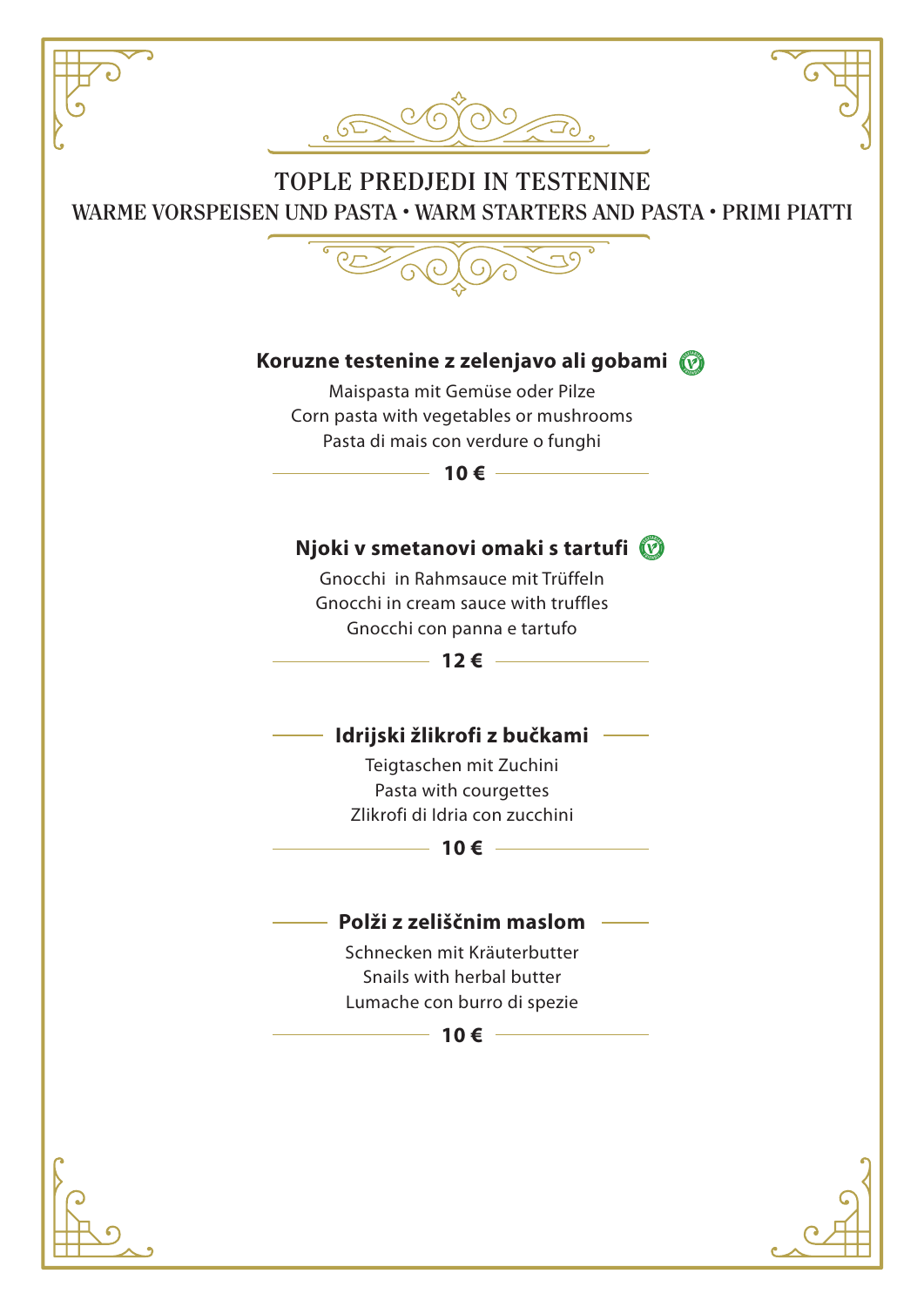

HIŠNE SPECIALITETE SPEZIALITÄTEN DES HAUSES • HOUSE SPECIALTIES • SPECIALITA' DI CASA



#### **Pražena telečja jetrca, solata**

Gebratene Kalbsleber, Gemischter Salat Roasted Vealliver, Mixed salad Fegato di vitello arrostito, Insalata mista

 $-10 \in$  ───

### **Svinjska ribica s slanino, zelenjava, krompir**

Schweinfillet mit Speck, Gemüse, Kartoffeln Pork tenderloin with bacon, vegetables, potatoes Filetto di maiale con pancetta, verdure, patate

 $-14 \epsilon$  ——

#### **Telečji file z beluši, rezanci**

Kalbsfilet mit Spargel, Nudeln Veal steak with asparagus, noodles Filetto di vitello con gli asparagi, tagliatelle

#### **18 €**

#### **Biftek Black Angus s poprovo ali tartufovo omako, štrukelj, zelenjava**

Beefsteak Black Angus mit Trüffeln oder Pfeffer Sauce, Gemüse, štrukelj Steak Black Angus with truffles or pepper sauce, Vegetables, štrukelj Bistecca black angus con la salsa di pepe o di tartufo, verdure, štrukelj

 $-26 \in -$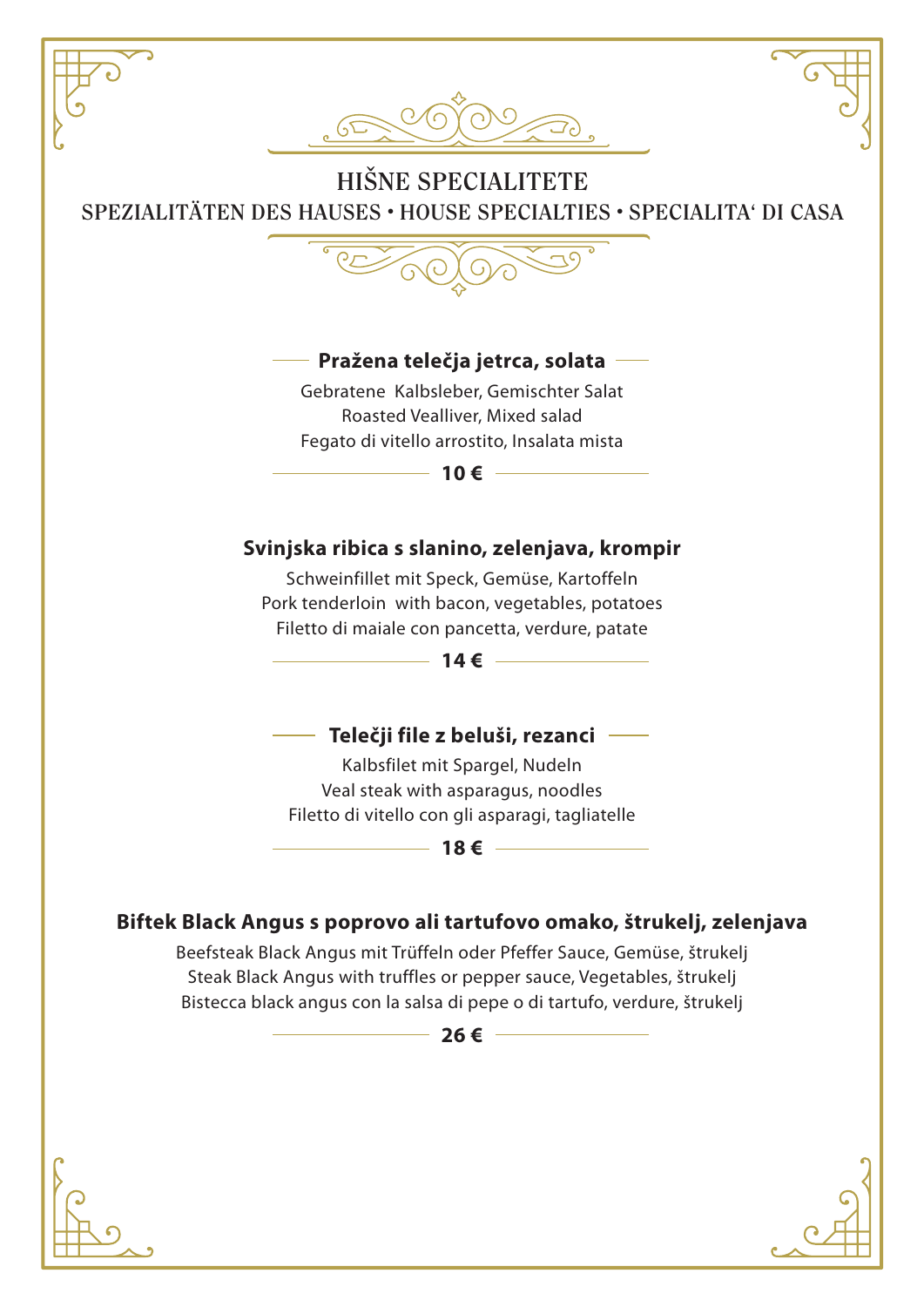



HIŠNE SPECIALITETE SPEZIALITÄTEN DES HAUSES • HOUSE SPECIALTIES • SPECIALITA' DI CASA



#### **Jelenji file s suhimi slivami, zelenim poprom in kruhov cmok**

 Hirschfilet mit Trockenpflaumen und Grünes pfeffer, Semmelknödel Venison fillet with prunes, green pepper sauce and bread dumpling Lombatina di cervo con prugne secche, pepe verde e gnocco di pane



#### **Pečen jagenjček z rožmarinom, zelenjava, krompir**

Rosmarin Lammbraten, Gemüse, Kartoffeln Roast lamb with rosemary, vegetables, potatoes Agnello fritto con rosmarino, verdure, patate

 $-16 \epsilon$  ——

#### **File postrvi na zelenjavi**

 Forellenfilet auf Gemüsebett Trout fillet with vegetables Filetto di trotta con verdure

#### **12€** ——

#### **Fuži s prekajenim lososom**

 Fuzi (Pasta) mit Räucherlachs Fusi with smoked salmon Fusi di salmone affumicato

 $-10 \epsilon$  —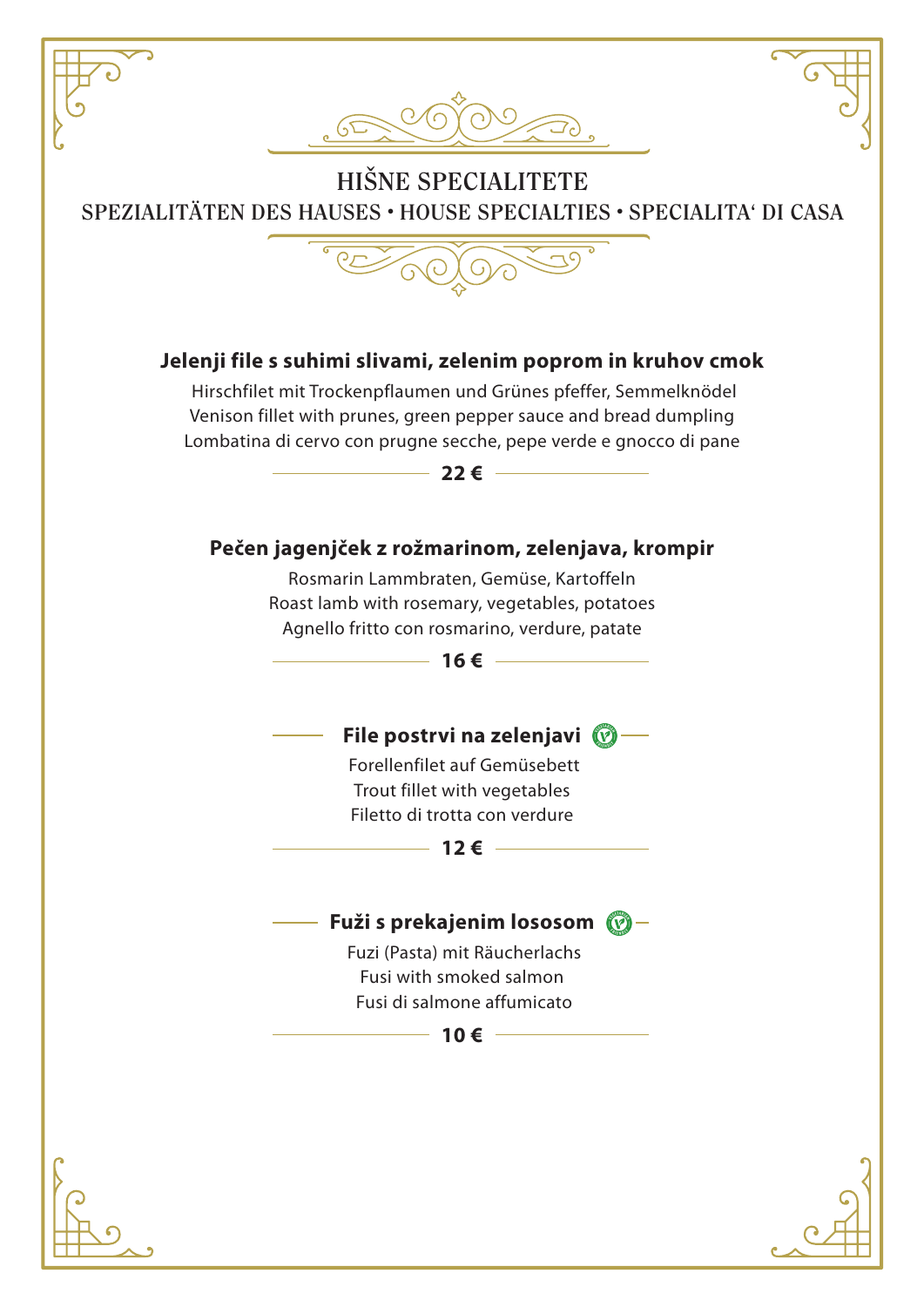

# JEDI NA ŽLICO EINTOPFGERICHTE • STEAKERS • AL CUCCHIAIO



#### **Pastirska telečja obara z ajdovimi žganci**

 Kalbsragout mit Buchweizensterz Veal stew with buckwheat Spezzatino di manzo con i grumi di grano saraceno

#### **9 €**

#### **Divjačinski golaž z njoki**

Hirschgulasch mit Gnocchi Venison goulash with gnocchi Spezzatino di cervo in umido con gli gnocchi

**9 €**

#### **Tržiške bržole**

Hammeleintopf Mutton stew Capocollo di Trzic (prodotto locale)

**8 €**

#### **Pasulj s klobaso**

Pikante Bohnensuppe mit Kreiner Wurst Piquant bean soup with sausage Fagioli (tipico della Serbia) con la salsiccia di Cranto

#### **8 €**

#### **Baklca z idrijskimi žlikrofi**

 Lammeitopf mit Idrijaer Teigtaschen Lamb stew with Idrija žlikrofi

Bakalca (stufato di carne e verdura) con zlikrofi (raviolo dalla forma particolare, ripieno di patate, lardo o pancetta affumicata ed erbe aromatiche)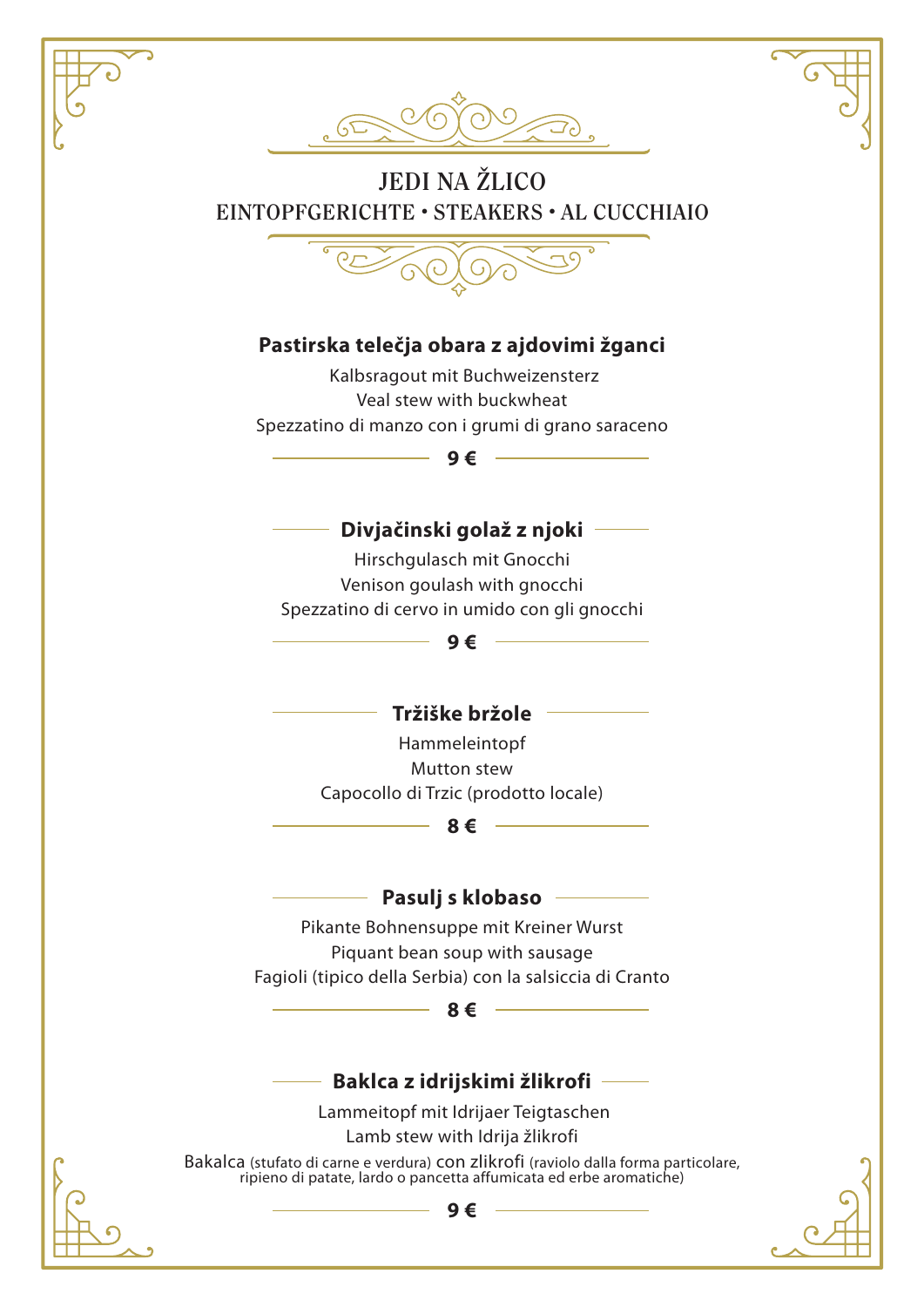

# ZREZKI IN JEDI Z ŽARA SCHNITZEL UND FLEISCH VOM GRILL • STEAKS AND GRILLED MEAT • BISTECCHE, COTOLETTE E ALTRO ALLA GRIGLIA



#### **Popečena zelenjava z mladim sirom**

Gebratenes Gemüse mit Frischkäse Grilled vegetables with fresh cheese Verdure grigliate con formaggio giovane



### **Svinjski zrezek pripravljen po želji, krompir**

Schweineschnitzel wie gewünscht, Kartoffeln Pork Steak prepared on request, Potatoes Cotoletta di maiale con i contorni, patate

**10,5 €**

# **Piščančji zrezek pripravljen po želji, krompir**

Hähnchenschnitzel wie gewünscht mit Beilage, Kartoffeln Chicken steak prepared on request, Potatoes Cotoletta di pollo con i contorni, patate



#### **Čevapčiči, krompir**

Čevapčiči, Kartoffeln Čevapčiči, potatoes Cevapcic (polpettine di carne) con i contorni, patate

**11 €**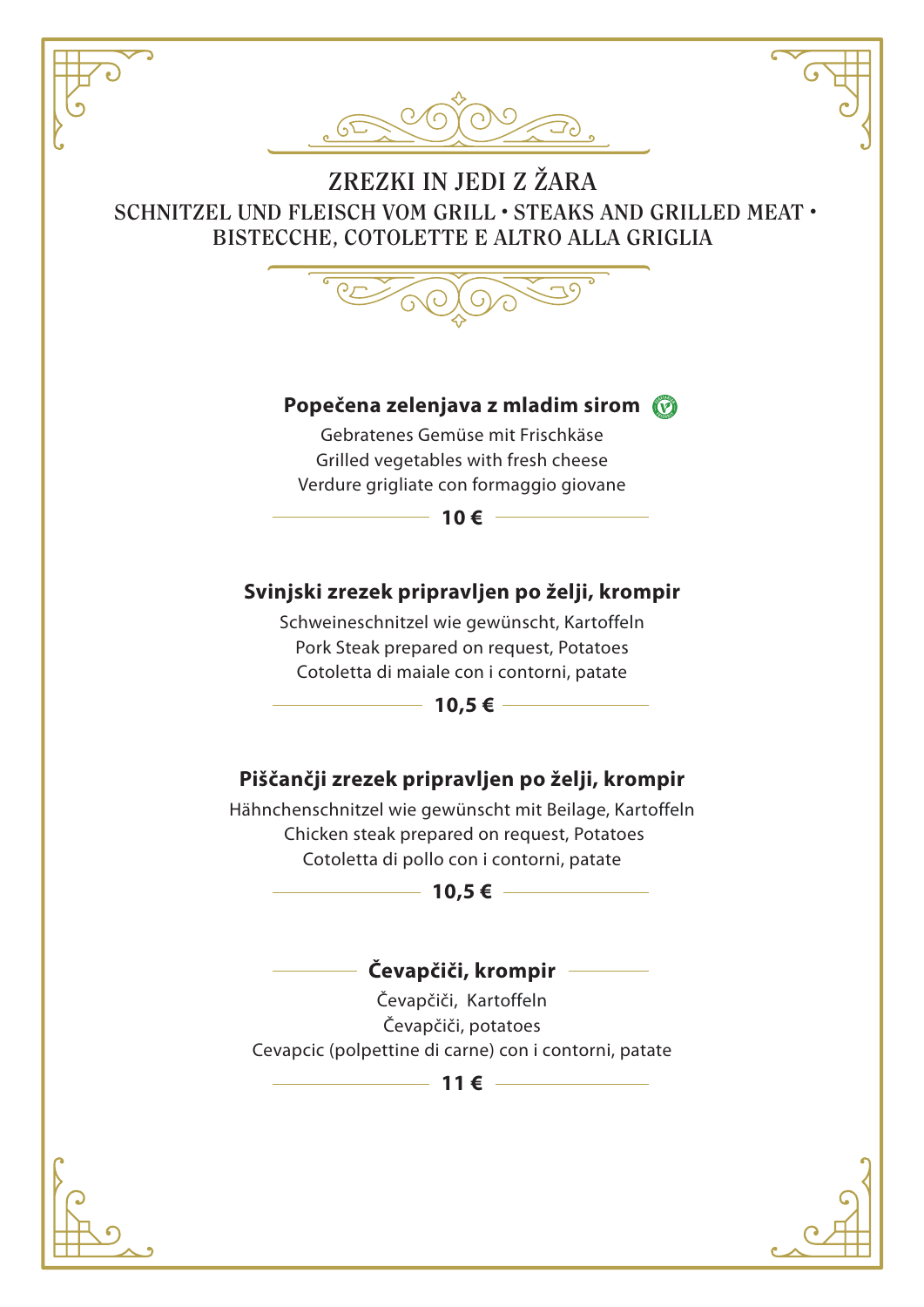

# ZREZKI IN JEDI Z ŽARA SCHNITZEL UND FLEISCH VOM GRILL • STEAKS AND GRILLED MEAT • BISTECCHE, COTOLETTE E ALTRO ALLA GRIGLIA



#### **Mešano meso na žaru, krompir**

 Gemischtes Fleisch vom Grill, Kartoffeln Mixed grilled meat, potatoes Grigliata di carne mista con i contorni, patate



#### **Biftek goveda Black Angus, krompir, zelenjava**

Beefsteak Black Angus –steak schwarze Rinder, Kartoffeln, Gemüse Steak Black Angus- steak black cattle, potatoes, vegetables Bistecca di manzo black angus con i contorni, verdure, patate



#### **Ramstek goveda Black Angus, krompir, zelenjava**

Rump Steak Black Angus, Kartoffeln, Gemüse Rump steak Black Angus, potatoes, vegetables Lombata di manzo black angus con i contorni, verdure, patate

 $-20 \epsilon$  —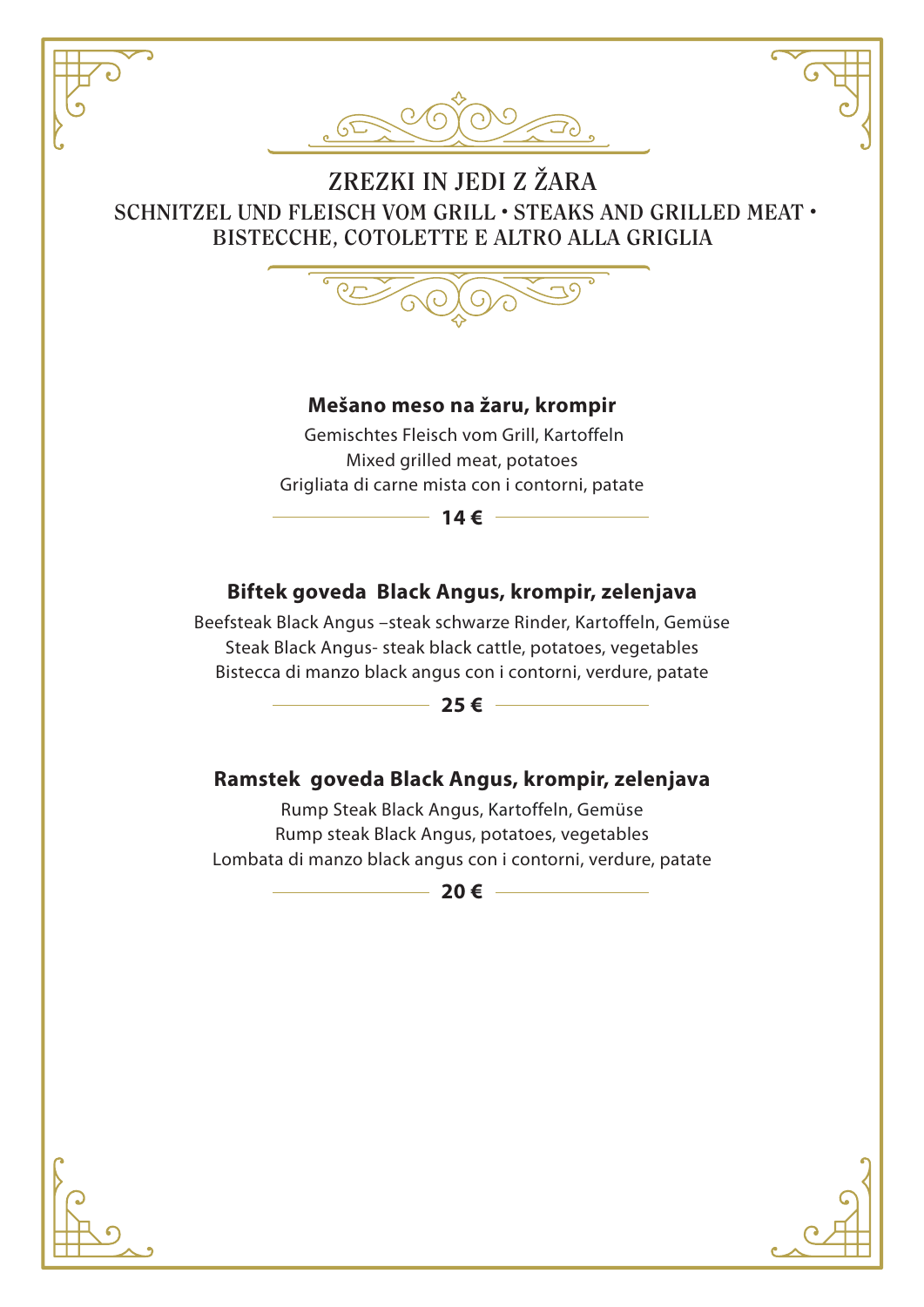